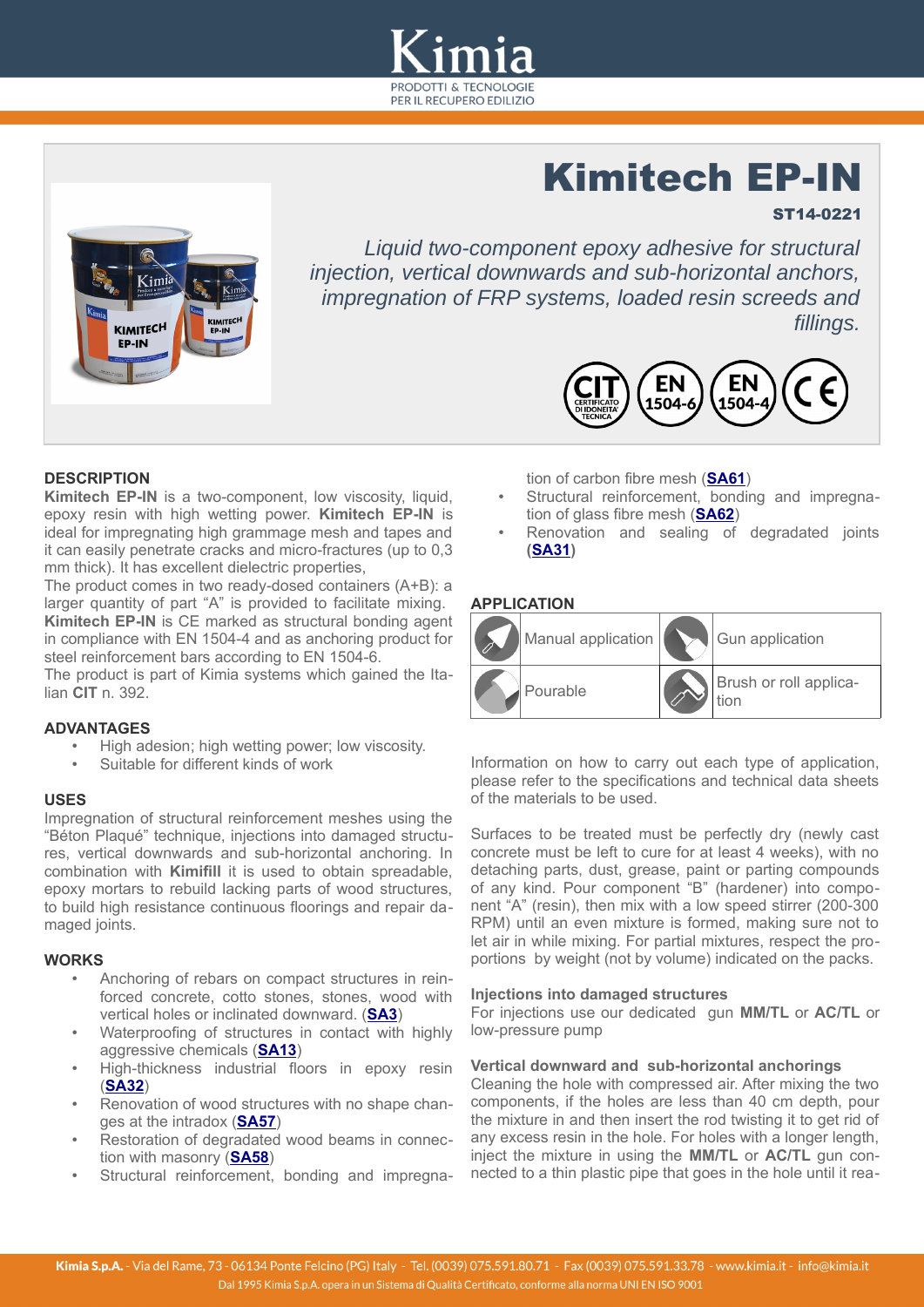

ches at least half length of the hole, then insert the rod. When creating anchors in mixed masonry structures where substantial dispersion can occur, add **Kimifill VR4** powder to make the product less fluid.

#### **Restoration of missing parts and consolidation of load-bearing wood structures**

When consolidating wood structures, mix the resin with extremely fine, dry sawdust; for exposed grouting/filling, mix with **Kimifill HM** quartz in a 1:5 resin-quartz ratio to restore flaking or missing parts (for this jobs please contact our Technical Dept.).

#### **Restoration of concrete floors and preparation of spreadable mortars**

Surfaces to be treated must be perfectly dry (newly cast mortar and concrete must be left to cure for at least 2 weeks), with no detaching parts, dust, grease, paint or any sort of releasing agent . Concrete substrates must be preliminary treated with a coat of **Kimicover FIX**. Mix the resin with the hardner and add the **Kimifill HM** quartz in a 1:10 ratio then restore the missing parts of concrete or spread a continuous coating across the entire floor surface. Once the product cured, complete the intervention using **Kimitech** or **Kimicover** resins.

#### **Structural reinforcement using composite systems**

Prepare the surface to be treated using as a primer **Kimicover FIX** and once applied the epoxy adhesive **Kimitech EP-TX** or **Kimitech EP-TX/311** (contact our Technical Support Service) then lay the fabric, pressing it down lightly with a suitable metal roller to improve adhesion to the adhesive and to prevent dangerous air bubbles from forming. Apply more than one coat of **Kimitech EP-IN** to the fabric using a brush to enhance overall impregnation. All coats should be applied wet on wet. If more than one reinforcement layer is required, or if the reinforcement needs to be protected, contact our Technical Support Service.

#### **Structural reinforcing systems using the "Béton-Plaqué" technique**

Sandblast both concrete and steel surfaces where the reinfrcing system will be applied to. Concrete substrates must be preliminary treated with a coat of **Kimicover FIX** after the cleaning phase.

Mix the resin carefully and, depending on the viscosity or consistency required, use it as is, or after adding Kimifill inert materials.

#### **Creation of adhesive surface (adhesion bridge)**

In case of new casting on exisiting supports, treat prelimimnary the surfaces with sand-blasting, shot-blasting or milling in order to remove any trace of releasing agent, wax, paint or weak parts.

Pour the new casting on the clean surface just after the application of **Kimitech EP-IN** and **Kimifill** quartz. The san quartz has to be applied while the resin is still fresh.

Do not pour the new casting on the hardened resin, always por the new material while the resin is still fresh

Pay attention if the treated surfaces are exposed to the sun and if the application is performed during windy and very warm days: all these factors can sharply reduce the drying time of the resin.

# **CONSUMPTION**

Fabric impregnation  $\rightarrow$  0,8-1,5 Kg /m<sup>2</sup> Filling and embedding  $\rightarrow$  1 Kg/dm<sup>3</sup> Adhesion bridge  $\rightarrow$  0,7–1,2 kg/m<sup>2</sup> depending on the roughness of the support

# **PACKAGING**

- Com Kg 6 (A: 4 Kg + B: 2 Kg)
- Com Kg 18 (A: 12 Kg +B: 6 Kg)

# **STORAGE**

Stored in a sealed container in a dry place, the product will remain stable for 24 months.

| <b>Characteristics</b>                     | <b>Tipical data</b> |
|--------------------------------------------|---------------------|
| Freezing time (200 g at $25^{\circ}$ C)    | 25 mins             |
| Total curing at 25°C                       | 7 days              |
| Colour                                     | Transparent         |
| Viscosity (poises at 25°C)                 | $8 - 10(A+B)$       |
| Dry residue (A+B) UNI 8309                 | >98%                |
| Compressive strength at 7 dd ASTM D695-02a | > 50 MPa            |
| Max tensile strength ASTM D 638            | > 30 MPa            |
| Tensile tangent modulus ASTM D 638         | 1760 MPa            |

| <b>Characteristics</b>                                         | <b>EN 1504-4 limits</b><br>"Restoring me-<br>thod 4.3 Reinfor-<br>cing with adhe-<br>rent plate" |            | <b>Tipical data</b>                                                                                           |              |            |              |
|----------------------------------------------------------------|--------------------------------------------------------------------------------------------------|------------|---------------------------------------------------------------------------------------------------------------|--------------|------------|--------------|
| Elastic modulus in com-<br>pression [MPa]<br>EN 13412          | $\geq 2000$                                                                                      |            | 3406                                                                                                          |              |            |              |
| Workability time<br><b>EN ISO 9514</b>                         | Declared value                                                                                   |            | Workability at 20°C:<br>30 minutes<br>In 15 mins = $3.4$ MPa<br>In 30 mins = $3.2$ MPa<br>In 45 mins= 1,8 MPa |              |            |              |
| Thermal expansion coeffi-<br>cient [µm/m°C]<br><b>FN 1770</b>  | $\leq 100$                                                                                       |            | 98,5                                                                                                          |              |            |              |
| Glass transition temperatu-<br>re [°C] EN 12614                | $\geq 40$                                                                                        |            | 43.7                                                                                                          |              |            |              |
| Total shrinkage for strctural<br>adhesive agents<br>EN 12617-1 | $\leq 0.1 \%$                                                                                    |            | 0.06%                                                                                                         |              |            |              |
|                                                                | Shear                                                                                            |            | Shear                                                                                                         |              |            |              |
|                                                                | $50^{\circ}$                                                                                     | $60^\circ$ | $70^{\circ}$                                                                                                  | $50^{\circ}$ | $60^\circ$ | $70^{\circ}$ |
| Steel-steel adhesion<br>[MPa]<br><b>EN 12188</b>               | $\geq 50$                                                                                        | $\geq 60$  | $\geq$<br>70                                                                                                  | 65,3         | 85,6       | 119,1        |
|                                                                | Traction                                                                                         |            | Traction                                                                                                      |              |            |              |
|                                                                | >14                                                                                              |            | 18,3                                                                                                          |              |            |              |
| Open time EN 12189                                             | Declared value $\pm 20\%$                                                                        |            | Ok                                                                                                            |              |            |              |
| Durability<br>EN 13733                                         | Specimens must not<br>break due to thermal                                                       |            | Ok                                                                                                            |              |            |              |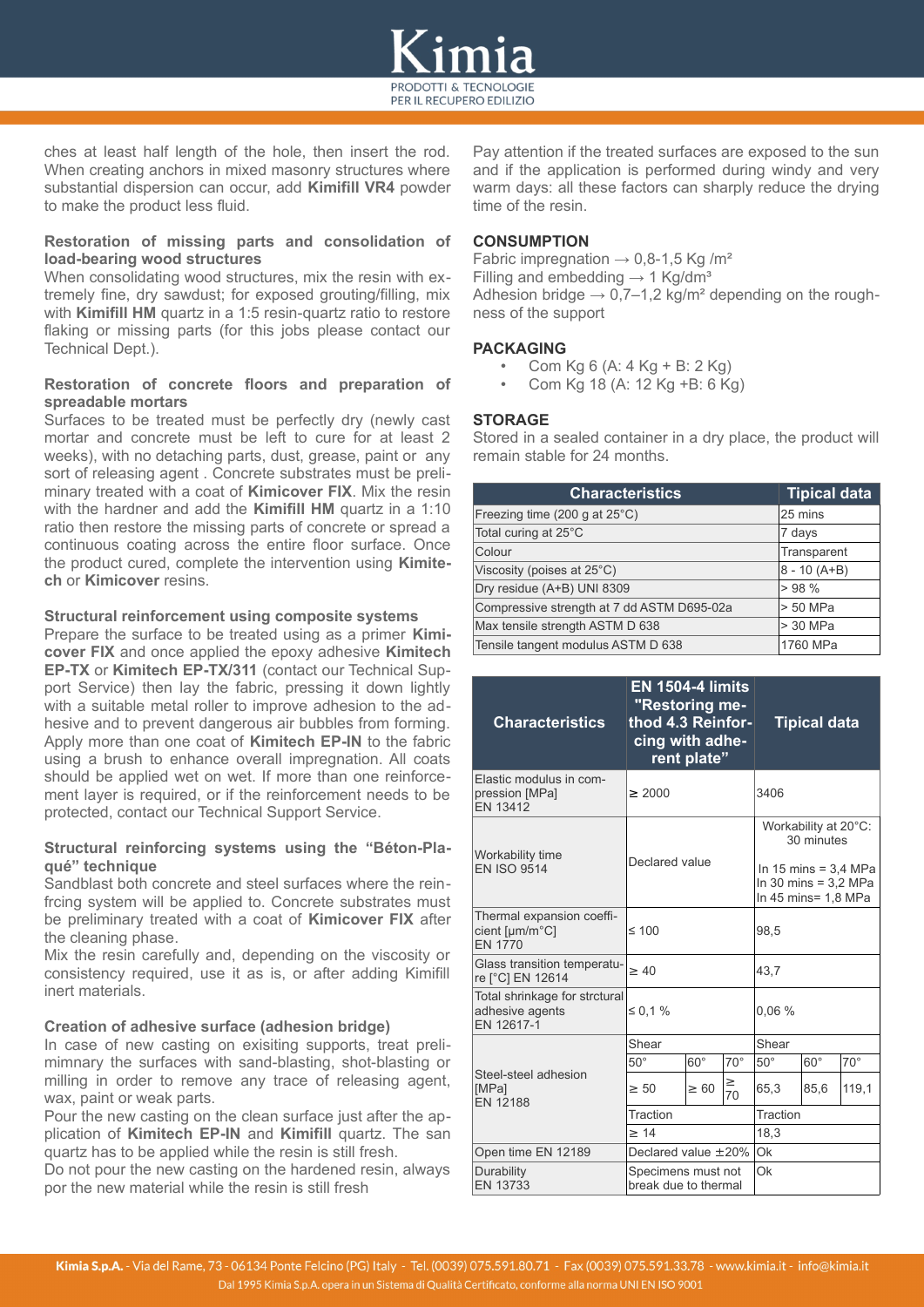# PER IL RECUPERO EDILIZIO

| <b>Characteristics</b>             | <b>EN 1504-4 limits</b><br>"Restoring me-<br>thod 4.3 Reinfor-<br>cing with adhe-<br>rent plate" | <b>Tipical data</b> |
|------------------------------------|--------------------------------------------------------------------------------------------------|---------------------|
| Shear resistance [MPa]<br>EN 12615 | > 6                                                                                              |                     |

cycles or hot-humid

| <b>Impregnation resin</b>                                             | Kimitech EP-IN                                                              |
|-----------------------------------------------------------------------|-----------------------------------------------------------------------------|
| Type of resin                                                         | Epoxy                                                                       |
| Density $(g/cm^3)$                                                    | $1,08 \pm 0,05$ g/cm <sup>3</sup>                                           |
| Catalysis ratio by weight                                             | $A - B = 2 - 1$                                                             |
| Elastic modulus on compression [Mpa]<br>EN 13412                      | 3406                                                                        |
| Pot Life at 10 °C (min) ) measured as<br>workability time EN ISO 9514 | At 0 min = $3,6$ Mpa;<br>At 15 mins = $3.6$ Mpa;<br>At 30 mins = $3.6$ MPa  |
| Pot Life at 20 °C (min) ) measured as<br>workability time EN ISO 9514 | At 15 mins = $3,4$ Mpa;<br>At 30 mins = $3.2$ MPa<br>At 45 mins = $1,8$ MPa |
| Pot Life at 35 °C (min) ) measured as<br>workability time EN ISO 9514 | At 0 min = $3.7$ Mpa;<br>At 5 mins = $3.6$ Mpa                              |
| Suggested application temperatures ran-<br>ge                         | 10 °C $-$ 35 °C                                                             |
| Thermal expansion coefficent [µm/m°C]<br><b>EN 1770</b>               | 98,5                                                                        |
| Glass transition temperature [°C] EN<br>12614                         | 43,7                                                                        |
| Total shrinkage for structural adhesive<br>agents EN 12617-1          | 0.06%                                                                       |

| <b>Characteristics</b>                                                                          | <b>EN 1504-6 limits</b><br>"Steel reinforce-<br>ment bars an-<br>choring" | <b>Tipical data</b> |
|-------------------------------------------------------------------------------------------------|---------------------------------------------------------------------------|---------------------|
| Pull-out resistance of steel<br>rods – movement under a<br>load of 75 kN [mm]<br><b>EN 1881</b> | $\leq 0.6$                                                                | ΩK                  |
| Creep movement with a<br>load of 50 kN for 3 months<br>[mm]<br>FN 1544                          | $\leq 0.6$                                                                | ΩK                  |
| Glass transition temperatu-<br>re [°C] EN 12614                                                 | $\geq 40$                                                                 | 43,7                |
| Reaction to fire                                                                                | Euroclass                                                                 | F                   |
| Chloride ion content                                                                            | $\leq 0.05\%$                                                             | ΟK                  |

# **VARIANTS**

The product is available in two versions:

- less fluid (**Kimitech EP-IN/CMP**);
- more rapid (**Kimitech EP-IN/50**).

#### **WARNING**

Product intended for professional use.

Do not apply the product with imminent rain forecast.

The equipment used for the preparation and laying of the product must be cleaned with **Solvente EPOX** before hardening.

Handle with care: use gloves, protective creams and goggles to avoid contact with skin and eyes.

Any **Kimifill** quartz aggregates or sawdust added to the product must be perfectly dry.

For further information and advice on safe handling, storage and disposal of chemical products, the user must refer to the most recent Safety Data Sheet, containing physical, ecological, toxicological and other data related to safety. All technical data shown in this Technical Data Sheet are based on laboratory tests. Actual measurement data may vary due to circumstances beyond our control. The information and requirements indicated in this Technical Data Sheet are based on our current knowledge and experience and are to be considered, in any case, purely indicative. They cannot guarantee the final result of the applied product and they have to be confirmed by exhaustive practical applications; therefore the user must test the suitability of the product for the intended application and its purpose. Users must always refer to the latest version of the local technical data sheet related to the product.

# **VOCI DI CAPITOLATO**

**SK3** - Anchoring of rebars on compact structures in reinforced concrete, cotto stones, stones, wood with vertical holes or inclinated downward.

**SK13** - Waterproofing of works intended for contact with strong chemical agents

**SK31** - Renovation and sealing of degradated joints

**SK32** - High-thickness industrial floors in epoxy resin

(**SK3**) Anchoring of reinforcements on compact structures in reinforced concrete, terracotta, stone, wood, with vertical holes or inclined downwards after drilling with suitable equipment and cleaning with jets of compressed air, insertion into the holes of metal or synthetic reinforcements or synthetic and anchoring by injection of solvent-free two-component fluid epoxy resin with low viscosity Kimitech EP-IN by Kimia SpA or similar product.

(**SK13**) Cleaning (aimed at the total elimination of dust, grease, old varnishes, inconsistent parts, in detachment, without sufficient mechanical characteristics and any other material that could affect the good anchoring) and cortical restoration/smoothing of the substrate, Preliminary treatment of joints and fittings and waterproofing with Betonfix 300 mortar (consumption of about 3.5 Kg/m2) mixed at 35% by weight with Kimitech ELASTOFIX. by Kimia S.p.A. or similar product, reinforced with Kimitech 350 mesh.

Once the mortar has cured and in any case not before 7 days, apply by brush or roller the water-based two-component epoxy primer Kimicover FIX (consumption of about 0.3 Kg/sq.m) and finishing with a double layer with fiber mat glass mesh Kimitech S100 impregnated with twocomponent epoxy resin Kimitech EP-IN (total consumption of about 2.5 Kg/sqm) by Kimia SpA or similar products.

(**SK31**) Demolition of all the inconsistent material to find the compact concrete. Cleaning of the substrate aimed at the total elimination of dust, grease, old friable varnishes and any material that could affect the good anchoring of the resin. Application on the surface to be treated of two-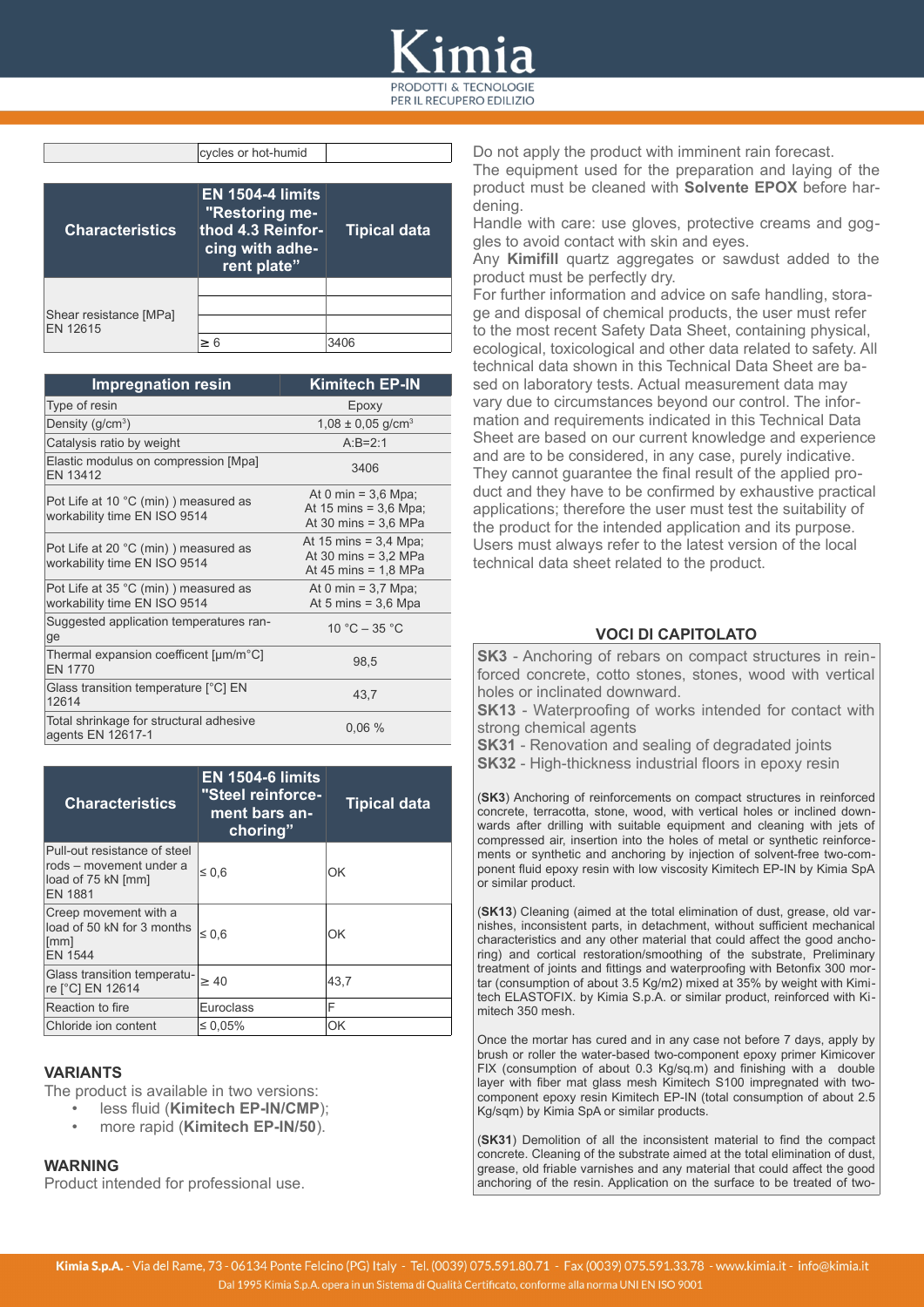

component consolidating resin in aqueous dispersion Kimicover FIX or similar with a minimum consumption of 0.3 kg/sqm.

Joint reconstruction with Kimitech EP-IN epoxy resin filled with spheroidal quartz aggregates Kimifill HM by Kimia S.p.A. or similar products. Sealing with:

- A) Tecnoseal 88 two-component self-leveling sealant;
- B) Sealant in cartridge Tecnoseal 130.

(**SK32**) Realization of reinforced floors with high thickness after proper preparation of the subastrate, pre-priming with Kimicover FIX by Kimia S.p.A. or similar product and application of Kimitech EP-IN epoxy resin loaded with spheroidal quartz aggregates Kimifill HM by Kimia S.p.A. or similar products.

Solvent-free, low-viscosity, two-component fluid epoxy resin will be prepared and applied following the instructions on the technical data sheets provided by the manufacturer and must have the following characteristics:

- Frost time (200 g at 25°C): 25 mins;
- Complete hardening at 25°C: 7 days;
- Viscosity (poises a 25°C): 8 10 (A+B);
- Dry residue (A+B) UNI 8309: > 98 %;
- Compressive strength at 7 days ASTM D695-02a: > 50 Mpa;
- Max tensile strength ASTM D 638: > 30 MPa;
- Tensile tangent modulus ASTM D 638: 1760 Mpa.

The product will be tested by notified external laboratories as for tensile strength and modulus of elasticity.

The product will be CE marked as structural bonding according to EN 1504-4.

**SK57** - Renovation of wood structures with no shape changes at the intradox

**SK58** - Restoration of degradated wood beams in connection with masonry

Shoring of the structure, with removal of all the materials found in the intervention areas.

Anti-mold and anti-mold treatment on all wooden parts, after careful removal of dust, greasy substances and all materials that may compromise a perfect anchoring of the resin.

**(SK57)** Verification and static design of the existing stresses.

Execution (at the extrados of the wooden beam) of a section opening suitable for the realization of a new collaborating beam that can support the loads.

**(SK58)** Demolition of the masonry in correspondence with the substrate of the wooden beam and elimination of the damaged parts of the wooden beam. Perforation of the head of the wood and accurate blowing of the perforations in order to eliminate any possible residual of inconsistent materials that could compromise the adhesion to the wood.

Insertion and grouting of nr. 4 bars with full circular section and very high resistance to corrosion Kimitech TONDO VR by Kimia S.p.A. or similar product.

For the epoxy casting, use Kimitech EP-IN resin by Kimia S.p.A. or similar product loaded 1 to 5 with proper aggregates.

Once hardened, restore the previously removed materials and eliminate any shoring.

Solvent-free, low-viscosity, two-component fluid epoxy resin will be prepared and applied following the instructions on the technical data sheets provided by the manufacturer and must have the following characteristics:

- Frost time (200 g a 25°C): 25 mins;<br>• Complete bardoning at  $25^\circ$ C: 7 dove
- Complete hardening at  $25^{\circ}$ C: 7 days;
- Viscosity (poises at 25°C): 8 10 (A+B);
- Dry residue (A+B) UNI 8309: > 98 %;
- Compressive strength at 7 days ASTM D695-02a: > 50 Mpa;
- Max tensile strength ASTM D 638: > 30 MPa;
- Tensile tangent modulus ASTM D 638: 1760 Mpa.

The product will be tested by notified external laboratories as for tensile strength and modulus of elasticity.

The product will be CE marked as structural bonding according to EN 1504-4.

**SK61** - Structural reinforcement, bonding and impregnation of carbon fibre mesh

**SK62** - Structural reinforcement, bonding and impregnation of glass fibre mesh

Shoring of the structures involved in the intervention.

Cleaning of the substrate with total elimination of inconsistent parts and of any material that could affect the good anchoring. Rounding of any edges (minimum radius of 2 cm). Accurate grouting of any cracks or microlcracks to be carried out with suitable mortars. If the surface of the reinforcement is very irregular, it will be smoothed with suitable hydraulic mortars.

Kimicover FIX resin by Kimia S.p.A. will be used as primer. or similar product with a minimum consumption of:

- 0,2 Kg/m<sup>2</sup> (in case of concrete or wooden substrates)
- 0,3 Kg/m<sup>2</sup> (in case of masonry substrates)
- $0,5$  Kg/m<sup>2</sup> (in case of chalk or reed substrate)

The thixotropic two-component epoxy adhesive will be Kimitech EP-TX resin by Kimia S.p.A. or similar product. Minimum consumption of: - 3.5 kg/sqm on an irregular substrate;

- 3 Kg/mq on wooden substrate;

- 2-2,5 Kg/mq on substrate regularised with Tectoria M15 or Betonfix FB; - 1,6-2 Kg/mq on a smooth substrate in r.c. or steel.

(**SK61**) The carbon reinforcement mesh will be Kimitech CB or Kimitech CBA by Kimia S.p.A. or similar product.

(**SK62**)The fiberglass reinforcement mesh will be the Kimitech XX (insert the commercial name of the chosen mesh) by Kimia S.p.A. or similar product.

The two-component fluid resin used for the impregnation will be Kimitech EP-IN by Kimia S.p.A. or similar product.

Consumption will vary according to the weight and type of the mesh.

For the anchors, Kimitech FRP-LOCK connectors by Kimia S.p.A. or similar products

Solvent-free, low-viscosity, two-component fluid epoxy resin will be prepared and applied following the instructions on the technical data sheets provided by the manufacturer and must have the following characteristics:

- Tempo di gelo (200 days at 25°C): 25 mins;
- Complete hardening at  $25^{\circ}$ C: 7 days;<br>• Viccosity (poises at  $25^{\circ}$ C): 8 10 (A+
- Viscosity (poises at 25°C): 8 10 (A+B);
- Dry residue (A+B) UNI 8309: > 98 %;
- Compressive strength at 7 days ASTM D695-02a: > 50 Mpa;
- Max tensile strength ASTM D 638: > 30 MPa:
- Tensile tangent modulus ASTM D 638: 1760 Mpa.

(**SK62**) The product will be tested by notified external laboratories as for tensile strength and modulus of elasticity.